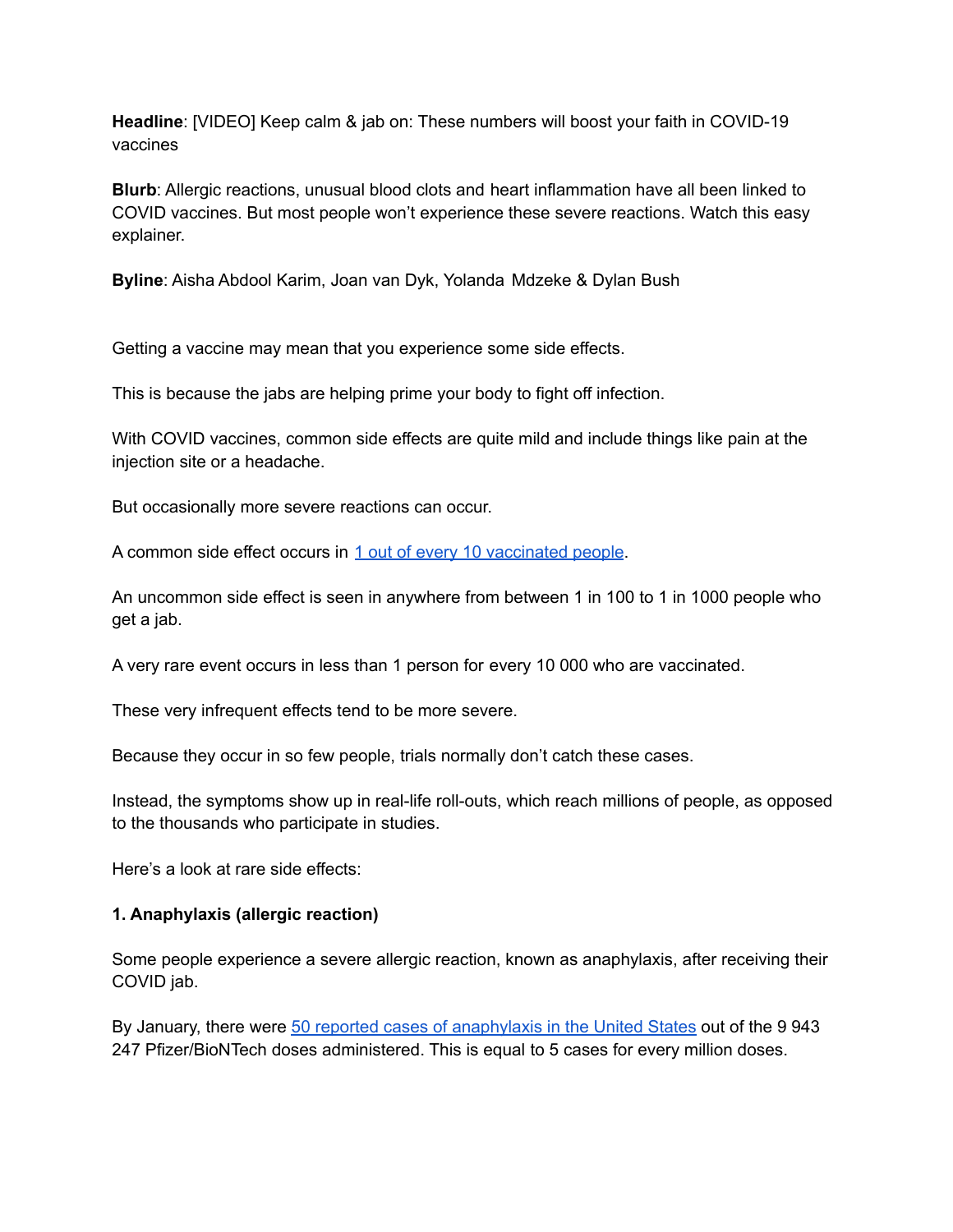In South Africa's Sisonke study, which used the Johnson & Johnson jab, 1 case of [anaphylaxis](https://www.samrc.ac.za/media-release/sisonke-phase-3-b-study-temporarily-paused-until-us-fda-reviews-6-cases-rare-clotting) was [reported](https://www.samrc.ac.za/media-release/sisonke-phase-3-b-study-temporarily-paused-until-us-fda-reviews-6-cases-rare-clotting) at the time that 289 787 people had gotten the shot.

In most cases, people began to experience symptoms about 30 minutes after being vaccinated.

For this reason, people are encouraged to remain at the vaccination site for 15 minutes to see if they develop an allergic reaction.

Those with a history of severe allergic reactions should wait up to 30 minutes before leaving.

If you have a known allergy to any of the vaccine ingredients then you should not be immunised with that jab.

## **2. Thrombosis with thrombocytopenia (blood clots)**

Some people who received the Johnson & Johnson jab developed thrombosis with thrombocytopenia syndrome (TTS) which causes a rare type of blood clots.

These clots are unusual because they're coupled with a shortage of blood cells that help your body form blood clots.

As of May, there had been 28 cases of TTS reported among the 8.73 million people in the United States who received the Johnson & Johnson vaccine.

Women, particularly those between the ages of 30 and 49, were at the highest risk of developing these clots.

Overall, about three in every million vaccinated people in the US reported clots. This [increased](https://www.cdc.gov/vaccines/acip/meetings/downloads/slides-2021-05-12/07-COVID-Shimabukuro-508.pdf) to 12 in every million for [women](https://www.cdc.gov/vaccines/acip/meetings/downloads/slides-2021-05-12/07-COVID-Shimabukuro-508.pdf) in their 30s.

In most cases, symptoms begin to appear within one to two weeks post-vaccination.

No cases of these clots have yet been reported in those who received the Pfizer vaccine.

## **3. Myocarditis (heart inflammation)**

The US Centres for Disease Control (CDC) is currently investigating cases of heart inflammation in people who have received the Pfizer and Moderna COVID vaccines.

This condition, called [myocarditis](https://www.cdc.gov/vaccines/covid-19/clinical-considerations/myocarditis.html), usually occurs when the body's immune system responds to an infection.

Symptoms can include chest pain, shortness of breath or palpitations.